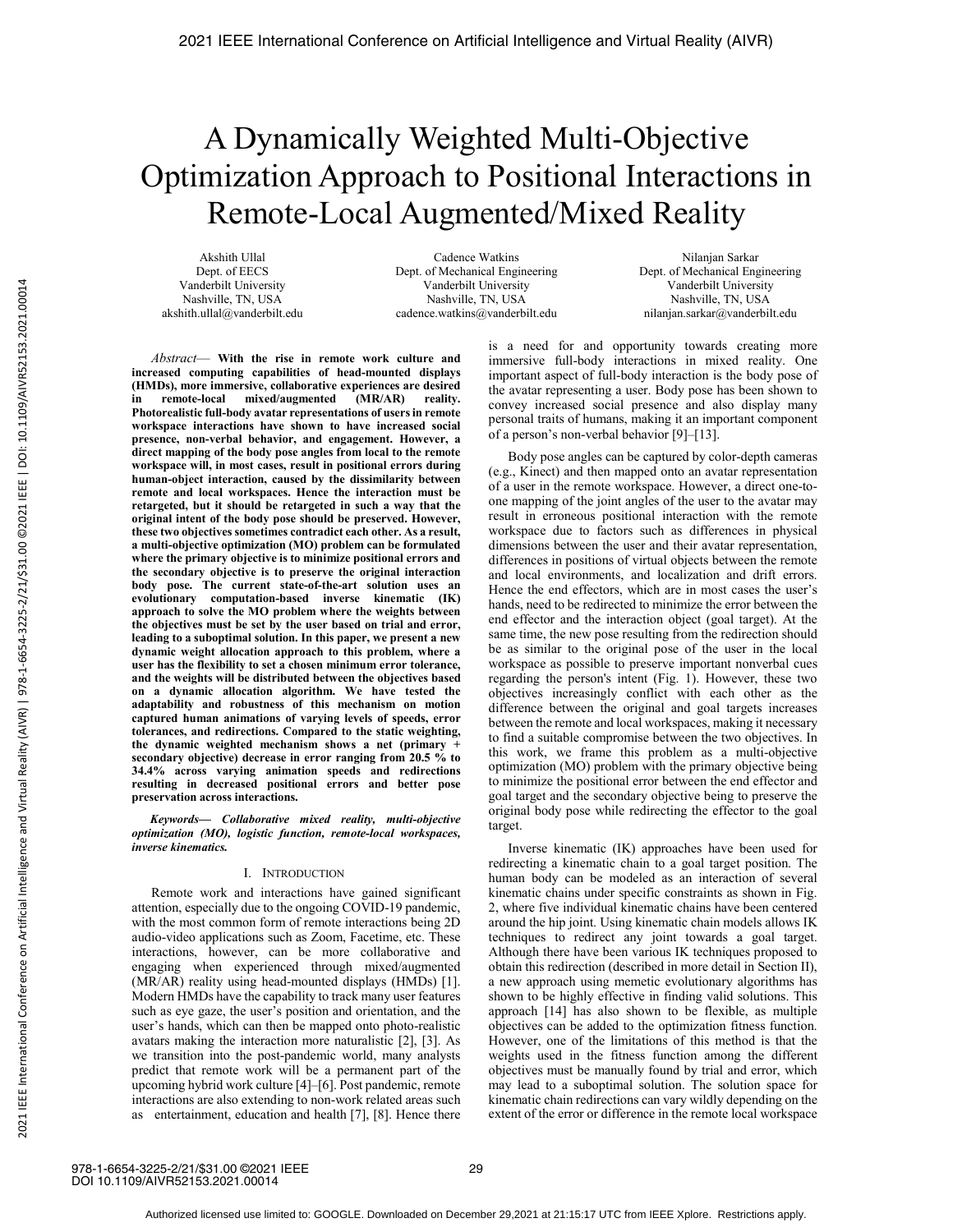

Fig. 1. The motivation for the need of a multi-objective optimization (MO) approach for an interaction involving remote avatars, remote objects (a, b, c, d), and for the specific case of positional interactions(e, f, g, h) in remote-local mixed/augmented reality: (a) Local workspace A - the robot body pose indicates it is talking about the vessel on the table; (b) Remote workspace A - direct body pose mapping from (a) erroneously conveys that the robot is talking about the human due to slight positional changes of human and virtual object from (a); (c) Remote-workspace A – redirection with no optmization belies the orginal intent. Here it seems as if the robot is more authorative when compared to (a); (d) Remote workspace A – with a MO approach both the redirection and the body pose non verabal interaction is preserved; (e) Local workspace B – the robot is hesitantly interacting with the human; (f) Remote workspace B – direct body pose mapping results in erroneous interaction, due to slight positional change of the human from (e); (g) Remote workspace B – redirection with no body pose optmization seems the robot is confidently interacting; (h) Remote workspace B – the hesistancy of the robots interaction and its handshake is preserved with a MO based body pose optmization.

environment. For example, redirection due to slight changes in physical size between the user and their avatar will be minor when compared to redirections where the interaction object is placed 180-degree opposite (relative to the user) between the remote and local workspaces. Hence there is a need for dynamically adjusting the weights of each objective so that an improved solution can be obtained.

In this paper, we present a dynamic weight allocation approach that optimizes between the objectives of body joint redirection and preserving the body pose of the original interaction. The presented approach is flexible in that the user can specify a minimum error tolerance, which will then be used for dynamically calculating objective weights. We compare the performance of this dynamic approach with the current state-of-the-art static weight allocation mechanism [14] for different types of configurations, speeds and redirections. The results are shown on motion captured human animation. We test for two general cases of error tolerance: when the margin of error required by the user is 1) strict, and 2) lenient. The main contributions of this paper can be



Fig. 2. Body pose modelled as a combination of 5 serial kinematic chains with constraints.

summarized as: i) the development of a dynamically weighted MO approach for positional interactions in remote-local MR/AR environments; ii) the demonstration of the flexibility of the approach according to the user's requirements of minimum tolerance of error, and iii) superior performance of the approach over the current state of the art static approach.

# II. RELATED WORK

# *A. Remote-Local AR/MR Interactions*

There are two types of data that can be communicated across remote-local MR/AR systems, namely data related to the workspace and human-oriented data. Systems that can not only send these two types of data but also preserve the interactions between the two are desirable. During its early development, AR involved expert-novice scenarios where a video feed was sent from the remote worksite and the expert provided guidance, mainly through audio and annotations [15]. These types of expert-novice scenarios have been extended to involve multiple users, situated both in the colocated and remote workspace to be able to view the interaction environment [16]. Systems have also been developed that send both a headset's field of view (FOV) and 360-degree panoramic videos captured using mobile devices that allow users to communicate with each other using hand gestures[17]. This is especially useful when collaboration takes place outdoors. There have also been systems where multiple RGBD cameras capture a complete room scene and transport it across to the remote side [18]. In other situations, where human gestures play a more important part than the workspace, mixed reality has been used as a platform for common remote meetings, conducting multi-modal therapy activities[19], [20] and biometric identification [21]. These have included setups where only the head gaze has been redirected [22] to collaborative sketching using avatar bust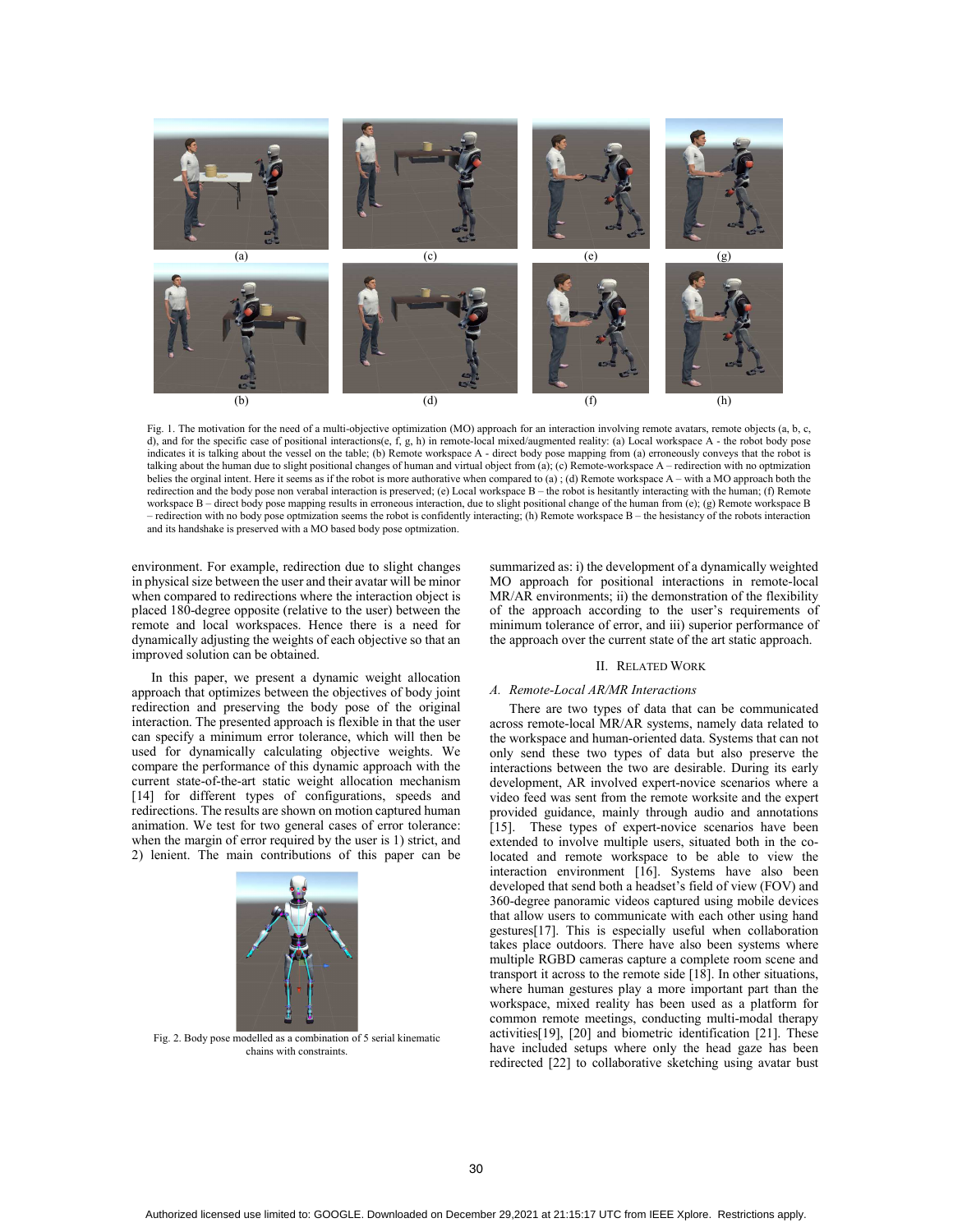representations [1], [23] where users' position, orientation, and hands have been tracked [24], [25]. The avatars have also been customized according to the user's nonverbal behaviors to increase their sense of social presence [26]. There are two common ways to convey full-body non-verbal behavior. First, the RGBD data of the human can be captured using a 3D point cloud, which are then transported and replayed on a remote device. Second, human data can be overlayed onto a 3D model to create photo-realistic avatars. Although the 3D point cloud is realistic and accurately depicts the person, these data cannot be manipulated or redirected to the correct locations in the remote environments. Hence error correction using a photorealistic avatar is preferred. In terms of preserving the workspace and gestures, recent work includes "Mini-me" [27], where gaze, body orientation and hand redirection are explored in mixed reality. However, the redirection in [27], only considers that of the hand (as a 2 joint manipulator) and not that of the whole body. Moreover, it is not generalizable to any joint on the body. The generalized framework for fullbody interactions has been provided in [14] (which our paper is based on), where the whole body is modeled using kinematic chains and its redirection is considered to multiple goal targets.

## *B. Inverse Kinematics and Optimization*

Humanoid characters are extensively used in computer games and animations, where they perform a variety of common motions such as walking and running. Many of these animations have been modeled from motion capture systems. A very common application in these games and animations is the inverse kinematics problem, i.e., given a goal target, what joint configurations of the humanoid will make the end effector reach that goal target. Obtaining a solution to the inverse kinematics problem for a humanoid modeled using kinematic chains is not straightforward, and a unique solution is not guaranteed to exist. The complexity of the problem also increases with the increase in the degrees of freedom (DOF) of the kinematic structure. On top of this, naturalistic human motion has many joint and soft motion constraints making the IK problem a highly nonconvex one. Several approaches have been proposed to solve IK problems that include analytic, heuristic, gradient-based, sampling-based, and learning approaches, where each method performs well for a specific type of application [14]. For a given kinematic geometry, analytic methods provide solutions in closed-loop form that are exact and return all the solutions for any joint configuration. Although exact solutions may be available using analytic methods, they are only practical for simple geometries due to the increase in complexity for each additional DOF. For complex kinematic geometries, the focus has been on heuristic and iterative methods. These methods are fast and can be used for real-time applications. Well known heuristic algorithms include cyclic co-ordinate descent (CCD) [28] and Forward and Backward Reaching Inverse Kinematics (FABRIK) [29]. These heuristic algorithms are also implemented in modern game engines such as Unity, Unreal and Maya. One of the drawbacks of using heuristic solutions is that they only optimize for position and are not efficient if the goal is for a kinematic chain to reach a particular orientation. This problem is overcome by gradient-based IK, which involve the computationally expensive calculation of first or second order derivatives and operate directly in joint space. Recently, evolutionary computing-based IK solutions have found to be effective. In [14], a hybrid implementation of genetic

algorithm (GA) and particle swarm optimization (PSO) have been compared with analytic, heuristic and gradient-based methods and shown to be highly effective in finding valid solutions. It has also been shown to be flexible in satisfying position, orientation, and displacement objectives while finding the solutions.

# III. PROBLEM FORMULATION AND OPTIMIZATION **FRAMEWORK**

In order to represent the human body's pose, we have used the model as shown in Fig. 2, which consists of 5 serial kinematic chains with constraints and 20 joints [14]. A body pose can be represented as a joint variable configuration  $\theta$ 

$$
\theta = (j_1 | j_2 | j_3 | \dots | j_{n-1} | j_n)
$$
 (1)

where *n* represents the number of joints in the model and  $j_1, j_2, \ldots, j_n$  represent the individual 3D joint angles. Each of the joints also have realistic human body pose constraints

$$
\theta_{i_{min}} \le j_i \le \theta_{i_{max}} \quad \forall i = 1, \dots \dots n \tag{2}
$$

where  $\theta_{imin}$  and  $\theta_{imax}$  are the minimum and maximum angles for the  $i_{th}$  joint. The goal of our optimization framework is to find  $\theta s$  for the remote workspace such that the primary objective error between the end effector and goal target is minimized, i.e., it should be within the minimum error tolerance specified by the user. Once this primary objective is satisfied, among these  $\theta$ s, the one set of angles that keeps the pose as similar to the local workspace pose, is selected (secondary objective). This MO is carried out for every frame. The primary and secondary objective errors are defined below.

## *A. Primary and secondary objective errors*

Several distance metrics have been proposed to compare body poses [30]. Among these, we choose the weighted joint co-ordinate distance (WJCD) metric to compare different body pose interactions since it is based on Euclidean distances, the same metric that we use to measure our input errors for positional interactions. This is important because in MO problems, if the objectives have differing units and scale, these values have to be normalized to a common unit and scale, which is not a trivial task [31]. For example, if one objective is measured in Euclidean distance and the other in radian angles, the distance error not being bounded, tends to overshadow the angle error which is bounded between 0 and  $2\pi$ , causing a difficult normalization problem. Since positional errors are already calculated in Euclidean distances, using WJCD we can quantify body poses (secondary error) also using Euclidean distances, preventing the normalization problem. The primary objective error  $(x_{ne})$  can be defined as

$$
x_{pe} = \alpha \sum_{i=1}^{n_p} d_E^2(p_i, g_i)
$$
 (3)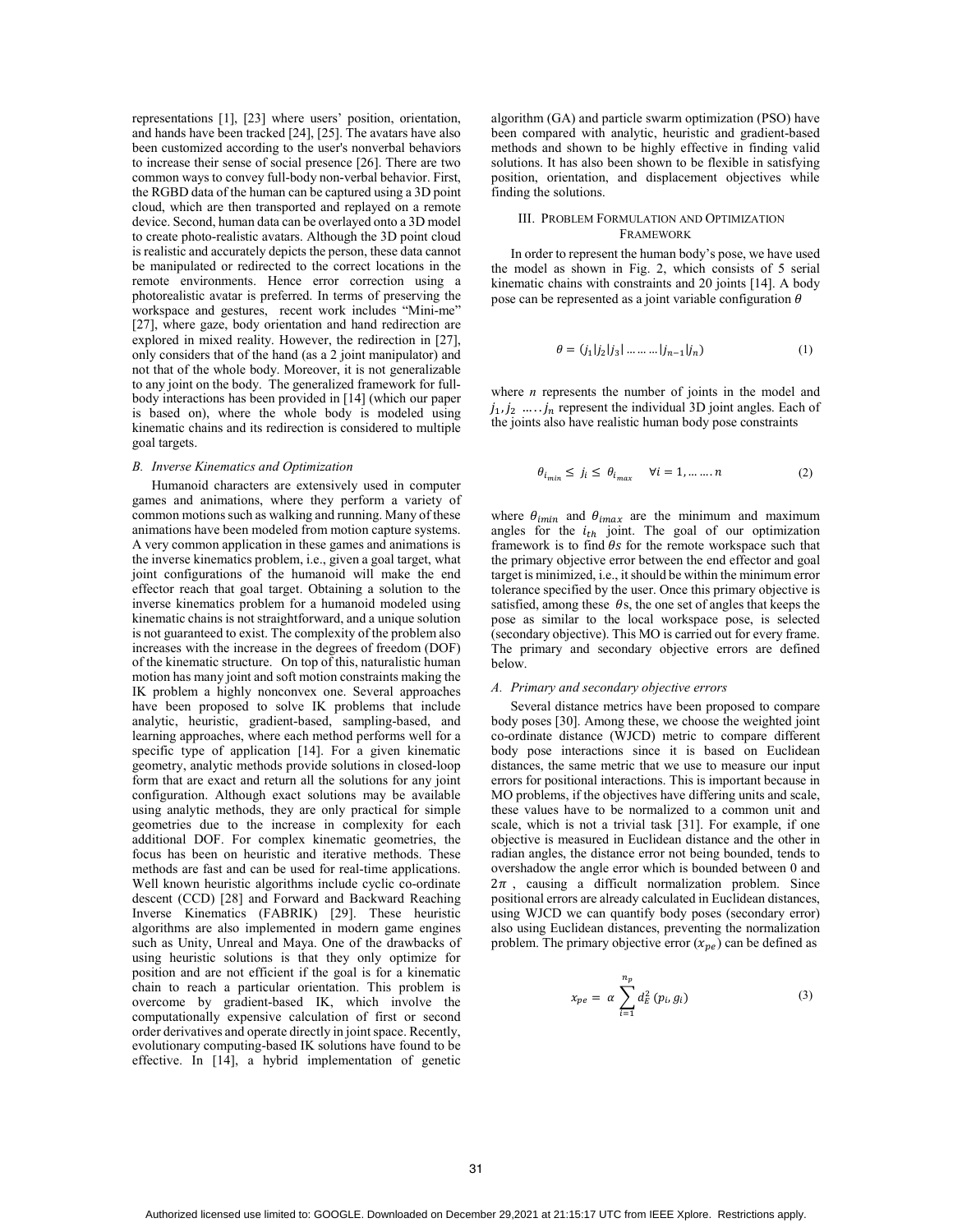

where  $p_i, g_i \in R^3$  represent the Cartesian co-ordinates of the primary objective for joint *i* of the current candidate solution of the optimization framework and its respective goal target, respectively.  $d_E(p_i, g_i)$  represents the Euclidean distance between  $p_i$ ,  $g_i$  and  $n_p$  represents the number of primary objectives. The primary error is multiplied by the primary weight (calculation described in a later section). Similarly, the secondary objective error ( $x_{se}$ ) based on WJCD can be defined as

$$
x_{se} = \beta \sum_{i=1}^{n_s} d_E^2 (p_i^l, p_i^r)
$$
 (4)

where  $p_i^t$ ,  $p_i^r \in R^3$  represent the Cartesian co-ordinates of the secondary objective for joint *i* in local and remote workspace, respectively.  $d_E(p_i^l, p_i^r)$  represents the Euclidean distance between  $p_i^l$ ,  $p_i^r$  and  $n_s$  represents the number of secondary objectives. The secondary error is multiplied by the secondary weight  $\beta$  (calculation described in a later section). To obtain  $p_i^r$ , we first record the temporary joint positions  $(p_1^t, p_2^t, \dots, p_{n-1}^t, p_n^t)$  given by the optimization framework that minimizes the primary error in the remote workspace (5)

$$
f(\theta_{local}) = (p_1^t, p_2^t \dots p_{n-1}^t, p_n^t) \tag{5}
$$

If  $p_0^l$  is the root node (in this case, the hip joint) position in the local workspace co-ordinates and  $p_{root}^r$  is the root node in remote workspace co-ordinates, then we can get the offset position  $p_{off}$  between the two workspace avatar root nodes as:

$$
p_{off} = p_{root}^r - p_0^l \tag{6}
$$

we can then compute  $p_i^r$  as follows:

$$
p_i^r = p_i^t + (p_{off_{x'}} p_{root_{y'}}^r, p_{off_{z}}^r) \quad \forall i = 1, \dots \dots n \tag{7}
$$

where  $p_{off_{x}}$ ,  $p_{off_{z}}$  are the x and z co-ordinates of the remotelocal workspace offset, and  $p_{root_y}^r$  is the y-coordinate (height) of the root node of the remote workspace avatar.

#### *B. Cost function and Optimization framework*

We choose the cost function to obtain smooth optimization solution that does not exhibit sudden fluctuations for small changes in objective errors. To this end, we have used the method of combining the multiple objectives into a single scalar root mean squared (RMS) value shown in (8,9). By representing the cost function  $(C(x))$  as an RMS equation, we convert the optimization problem from a linear to a quadratic one, which has an approximate convex solution.

$$
C(x) = \sqrt{\frac{\alpha \sum_{i=1}^{n_p} d_E^2 (p_i, g_i) + \beta \sum_{i=1}^{n_s} d_E^2 (p_i^1, p_i^T)}{n_p + n_s}}
$$
(8)

which can be simplified and written as

$$
C(x) = \sqrt{\frac{x_{pe} + x_{se}}{n_p + n_s}}\tag{9}
$$

where  $x_{pe}$  and  $x_{se}$  represent primary and secondary errors, respectively.

# IV. DYNAMIC WEIGHTING FUNCTION

The GA-based IK architecture used in [14] has a manual weighting scheme, i.e., the weights have to be adjusted according to the user preference. This is mainly done by trial and error since finding the exact relation between the objective weights is complex and time-consuming. We present a new dynamic weight allocation approach to this problem, where the weights are distributed dynamically between the primary and secondary objectives based on a user-specified tolerance. In this section, we describe the function used for the weight allocation and the factors that affect it.

# *A. Logistic function*

We chose to use the standard logistic function, to dynamically allocate weights between the objectives, which is shown in (10):

$$
f(x) = \frac{L}{1 + e^{-k(x - x_0)}}
$$
 (10)

where L represents the maximum function value, *k* represents the function growth rate and  $x_0$  represents the *x* value at the midpoint of  $f(x)$ . In our application,  $f(x)$  represents the weight for the primary objective, *x* represents the primary objective error, and *k* is used to control the steepness of the curve. Although there are many dynamic easing functions that can be used, the logistic function is the most widely used due to its smoothness and monotonic nature, which smoothly transitions the weights between the objectives [32]. Logistic functions have been used in many optimization and machine learning applications [33].

The two main factors that influence the shape of the logistic function are  $x_0$  and *k*. *x* is the primary error and is considered as the input to the logistic function. Hence the domain of the function is  $(0, \infty)$  and the default range is [0.5*L*, 1*L*], when  $x_0 = 0$ . As  $x_0$  is increased the *x* value of  $f(x)$  at the midpoint increases. The value of *k* is used to control the strictness of the allowed error. Fig. 3 shows the effect of different *k* values keeping all other variables the same. When  $k = 13.81$ , full weightage is given to the primary objective after  $x \approx 0.2$ m whereas when  $k = 1.00$ , full weightage is given to the primary objective after  $x \approx 5$ m. As for *L*, the absolute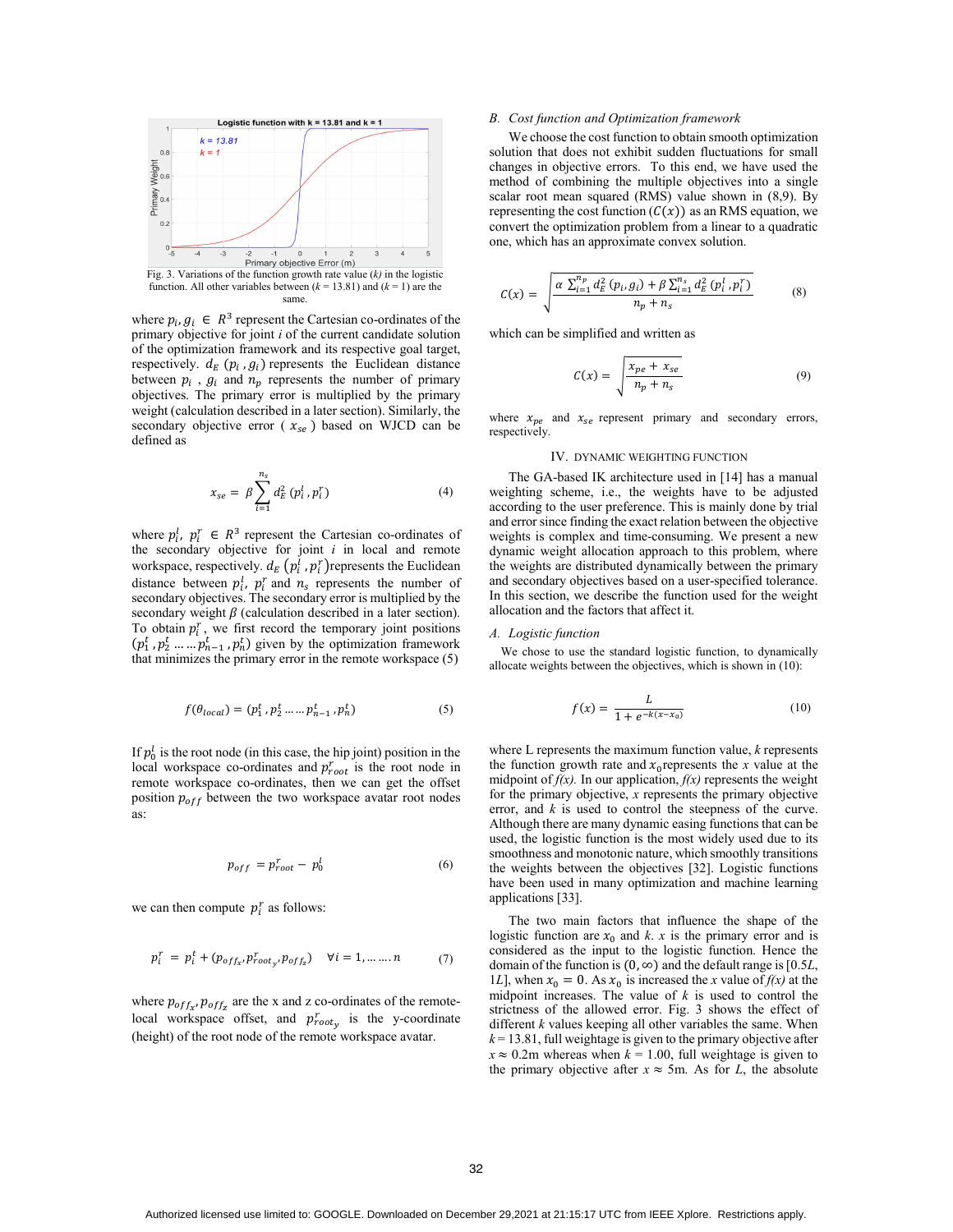value of the weight does not matter, but the relative distribution of weights among the objectives counts.

# V. PRIMARY AND SECONDARY WEIGHTS

All joints considered as part of the primary objective will be multiplied by the primary weight and similarly, all joints considered part of the secondary objective will be multiplied by the secondary weight in the cost function (8,9). The primary weight is set based on the average error of the primary objective joints  $x_{pavg}$  and the user-defined minimum error tolerance  $k_{tol}$  (described in the next section).

$$
x_{pavg} = \frac{\sum_{i=0}^{n_p} d_E(p_{if}, g_{if})}{n_p} \tag{11}
$$

where  $p_{if}$ ,  $g_{if} \in R^3$  represent the Cartesian coordinates of the primary objective for joint *i* and its respective goal target.  $d_E(p_{if}, g_{if})$  represents the Euclidean distance between  $p_i$ ,  $g_i$ , and  $n_p$  represents the number of primary objectives. It is important to note the difference between  $x_{pavg}$  in (11) and  $x_{pe}$  in (3).  $x_{pavg}$  is calculated once every frame and is used to set the primary weight that is then used to calculate  $x_{ne}$ , which is the error for the current candidate solution of the optimization framework cost function, calculated many times in a frame and used to find the best joint angle configuration. The primary weight  $(\alpha)$  is obtained by from equation (12). Once the primary weight is determined we can calculate the secondary weight  $(\beta)$  as shown in (13)

$$
\alpha\left(primary\,weight\right) = \frac{L}{1 + e^{-k_{tol}(x_{pavg})}}\tag{12}
$$

$$
\beta \text{ (secondary weight)} = L - \alpha \tag{13}
$$

# VI. USER-DEFINED MINIMUM ERROR TOLERANCE CALCULATION

Different types of avatar-object interactions require different levels of accuracy. For example, if an avatar-object interaction involves lifting a large virtual ball, the error



Fig. 4. Simulation setup. The local workspace with positional goal targets (left) and the remote workspace with its positional goal targets(right). The red dots on the remote workspace side are the secondary objective goal targets for the respective joints, obtained from the local workspace pose.

tolerance required may not be very precise when compared to a dexterous manipulation of holding and rotating a cup with one's fingers. The differences in error tolerance required for different tasks and contexts can be set up using our weighting approach. Setting a minimum error tolerance  $(x_{tol})$  amounts to letting the dynamic weighting function know how to decide on the threshold for allocating the maximum weightage to the primary objective. For example, suppose if a highly dexterous application requires a minimum error tolerance of 0.01 m, then, we need to find a  $k_{tol}$  value in (12), for which when  $x_{pavg} > 0.01$ m the primary weight ( $\alpha$ )  $\approx L$ . This can be done by rearranging (12) as follows:

$$
k_{tol} = \frac{\log(\frac{f(x)_{max}}{L(1 - f(x)_{max})})}{x_{tol}} \tag{14}
$$

where  $x_{tol}$  is the user-defined minimum error tolerance and  $f(x)_{max} \approx 1$  to prevent  $k_{tol}$  from being indeterminate if we consider  $f(x)_{max}$  exactly equal to 1.

#### VII. METHOD

The rationale we follow to compare the two weighting strategies is to keep all other variables in the testing conditions equal and closely controlled so that the cases only differed in the weighting strategies. Testing for the static weighting case is not straightforward, as a body pose action sequence needs to be tested with all combinations of primary and secondary weights. Hence, we have chosen to test both these weighting approaches using motion captured animation cycles of human actions. In this way, we can have a combination of weights during one animation cycle and then change it for the next cycle knowing that the sequence of body joint movements is exactly the same as the previous animation cycle. In our case, for a positional target location we initially start with the first animation cycle having primary weight  $(\alpha)$ = 1L (maximum weight) and secondary weight  $(\beta)$  = 0. Then for every consequent animation cycle we decrement the primary weight by 0.01 until it reaches 0 and correspondingly at the same time secondary weight reaches 1L. We run the dynamic weighting case for the same animation and number of cycles as that of the static weighting case, but with the primary weight now selected according to (12). All other variables including the optimization architecture and avatar models used are the same for both the static and dynamic cases. Subsequently, to evaluate the robustness and adaptability of the dynamic



Fig. 5. All positions (represented by green dots) tested for redirection in the remote workspace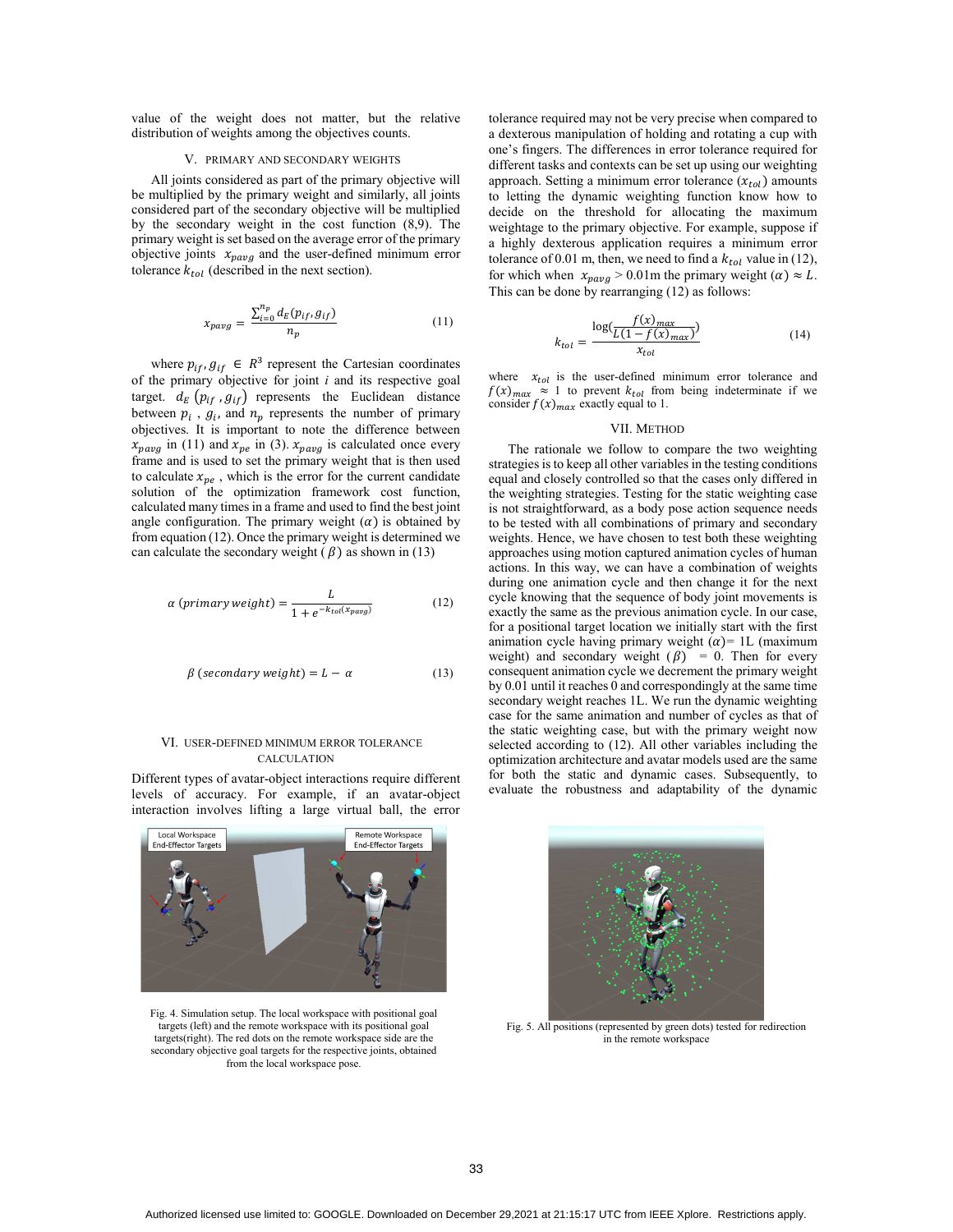TABLE 1

| COMPARISON OF THE PRIMARY AND SECONDARY ERRORS (PE and SE) FOR STATIC VS DYNAMIC APPROACH FOR STRICT |
|------------------------------------------------------------------------------------------------------|
| MINIMUM ERROR TOLERANCE $(x_{t_0}) = 0.25$ $k = 13.81$ CONDITION                                     |

| MINIMUM ERROR TOLERANCE $(x_{tol} = 0.25m, k = 13.81)$ CONDITION |         |                |         |         |                  |                  |                  |  |  |  |
|------------------------------------------------------------------|---------|----------------|---------|---------|------------------|------------------|------------------|--|--|--|
| Motion capture animation                                         | Average | Average static | Average | Average | Reduction in     | Reduction in     | Net $(PE +$      |  |  |  |
|                                                                  | static  | SE(m)          | dynamic | dynamic | $PE - static vs$ | $SE - static vs$ | SE) change       |  |  |  |
|                                                                  | PE(m)   |                | PE(m)   | SE(m)   | dynamic $(\%)$   | dynamic $(\% )$  | in error $(\% )$ |  |  |  |
| Idling (1 target)                                                | 0.19    | 0.31           | 0.05    | 0.52    | 71.67            | $-68.64$         | 3.03             |  |  |  |
| Idling $(2 \text{ target})$                                      | 0.39    | 0.51           | 0.07    | 0.67    | 80.07            | $-33.10$         | 46.97            |  |  |  |
| Walking (1 target)                                               | 0.27    | 0.58           | 0.08    | 0.88    | 70.67            | $-53.00$         | 17.67            |  |  |  |
| Walking (2 target)                                               | 0.38    | 0.73           | 0.11    | 1.10    | 70.47            | $-51.06$         | 19.40            |  |  |  |
| Running (1 target)                                               | 0.20    | 0.74           | 0.05    | 0.94    | 73.02            | $-27.39$         | 45.63            |  |  |  |
| Running (2 target)                                               | 0.41    | 1.06           | 0.11    | 1.37    | 72.11            | $-28.33$         | 43.78            |  |  |  |
| Sprinting (1 target)                                             | 0.19    | 0.84           | 0.05    | 1.03    | 73.50            | $-21.67$         | 51.83            |  |  |  |
| Sprinting (2 target)                                             | 0.39    | 1.18           | 0.11    | 1.48    | 72.25            | $-25.17$         | 47.08            |  |  |  |

TABLE II

 COMPARISON OF THE PRIMARY AND SECONDARY ERRORS (PE and SE) FOR STATIC VS DYNAMIC APPROACH FOR LENIENT MINIMUM ERROR TOLERANCE  $(x_{tol} = 5m, k = 1)$  CONDITION

| $\ldots$ $\ldots$ $\ldots$ $\ldots$ $\ldots$ $\ldots$ $\ldots$<br><br>. |         |                |         |         |                  |                  |                  |  |  |  |
|-------------------------------------------------------------------------|---------|----------------|---------|---------|------------------|------------------|------------------|--|--|--|
| Motion capture animation                                                | Average | Average static | Average | Average | Reduction in     | Reduction in     | Net $(PE +$      |  |  |  |
|                                                                         | static  | SE(m)          | dynamic | dynamic | $PE - static vs$ | $SE - static vs$ | SE) change       |  |  |  |
|                                                                         | PE(m)   |                | PE(m)   | SE(m)   | dynamic $(\%)$   | dynamic $(\%)$   | in error $(\% )$ |  |  |  |
| Idling (1 target)                                                       | 0.19    | 0.30           | 0.15    | 0.30    | 19.57            | $-0.18$          | 19.38            |  |  |  |
| Idling (2 target)                                                       | 0.39    | 0.50           | 0.32    | 0.50    | 17.18            | $-0.02$          | 17.15            |  |  |  |
| Walking (1 target)                                                      | 0.19    | 0.48           | 0.15    | 0.47    | 19.50            | 3.36             | 22.86            |  |  |  |
| Walking (2 target)                                                      | 0.39    | 0.73           | 0.32    | 0.70    | 17.83            | 3.24             | 21.08            |  |  |  |
| Running (1 target)                                                      | 0.18    | 0.73           | 0.15    | 0.72    | 14.71            | 2.26             | 16.98            |  |  |  |
| Running (2 target)                                                      | 0.41    | 1.05           | 0.32    | 1.00    | 22.61            | 5.13             | 27.74            |  |  |  |
| Sprinting (1 target)                                                    | 0.19    | 0.73           | 0.14    | 0.84    | 27.51            | $-14.94$         | 12.56            |  |  |  |
| Sprinting (2 target)                                                    | 0.40    | 1.19           | 0.29    | 1.18    | 25.68            | 0.57             | 26.26            |  |  |  |

weighting mechanism we have also tested it by varying other factors described in the following sections:

# *A. Testing with different minimum error tolerances*

Ideally, minimum error in the positional interactions (primary objective) is desired during remote-local interactions in MR/AR. The dynamic weighting mechanism is focused on this task i.e., minimizing the primary objective error for the specified minimum error tolerance. Once this is achieved, then it optimizes the secondary objective. This algorithm sometimes optimizes the primary objective at the expense of the secondary objective if the primary error tolerance requirement is very precise. To test the performance of the dynamic weighting mechanism with varying minimum error tolerances we have considered 2 cases of minimum error tolerances i) a strict case where  $k_{tol} = 13.81$  and ii) a lenient case where  $k_{tol} = 1$  (Fig. 3). These are two representative values chosen for comparison; any other values could also be chosen for testing.

# *B. Redirection position locations*

Although in most cases the dissimilarities between the remote and local environments are not large, we wanted to test the performance of the dynamic weighted mechanism for redirections in all directions within one's physical reach. The complete positional map of all the locations tested is shown in Fig. 5. As can be seen, the radial distance of the positions is also varied to simulate interacting with near and far objects, with the outer radius of this positional map decided by the length of the arm kinematic chain. Each position is separated by 18 degrees in both horizontal and vertical planes. We have redirected the goal target to each of these locations. We test the redirections with both one and two goal target cases. In the case of two goal targets, the first target follows the same sequence as the one target case while for the second target a random sequence of target positions is selected from the target locations in Fig. 5. This same random sequence of target positions is used for all 2 target tests of different error

tolerances and animation speeds. It is important to note that all redirections tested were performed with no locomotion, since if locomotion is involved then the optimal pose solution changes.

## *C. Sample animation speeds*

We have tested the dynamic vs static weighting approach on four different speeds of motion capture animations of idling, walking, running, and sprinting. The rationale was to simulate varied speeds of action that users employ while performing tasks in remote-local MR/AR. For example, a sketching and painting task requires faster hand movements when compared to a book sorting task. These animations also have a varied range of body movements with sprinting having the most and idling having the least. The animation speed differences can be seen in the attached supplemental video.

## *D. Trends across various minimum error tolerances*

Our dynamic weighting approach allows the user to set the required minimum error tolerance. The weighting mechanism is designed in a manner to give full attention to the primary objective until the set error tolerance is met, after which it gives the remaining weight to the secondary objective. Hence, we were interested in seeing the trends in the primary and secondary errors as the minimum error tolerance values were eased. Different error tolerances were tested starting with 0.01m, 0.05m up to 2m.

## VIII.RESULTS

We present the results in two sections: i) the performance of the static vs dynamic weighting approach, and ii) the trends of the primary and secondary errors using the dynamic weighting approach across different user-defined error tolerance values.

# *A. Performance of the dynamic vs static approach*

The comparison results are presented in Tables I and II. They can be broadly divided into two categories of minimum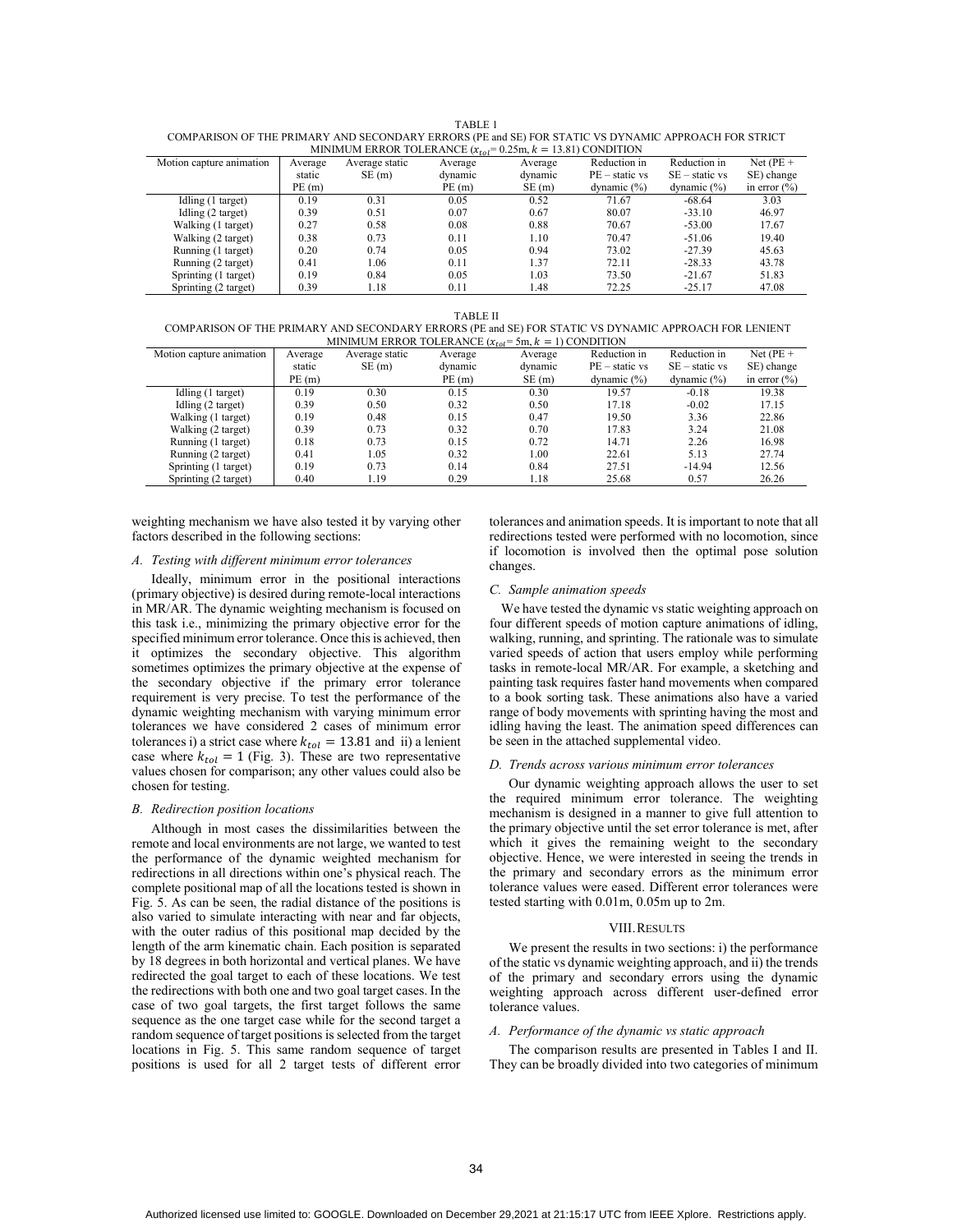



Fig. 6. Average (Avg) primary and secondary (PE and SE) trends for the dynamic weighted approach with the user defined minimum error tolerance values varied for (a) idling (b) walking (c) running (d) sprinting animations.

error tolerances i) strict case (Table I) and ii) lenient case (Table II). For each of these cases, we tested four different animation speeds with the remote-local workspace redirection locations as shown in Fig. 5. When reporting the % changes, we measure dynamic errors relative to the static errors. This is shown in Table I for the strict case where the primary error for the dynamic case has decreased by nearly 70 % (average of all animations and targets). However, the secondary error showed an increase of nearly 38% compared to the static case (average of all animations and targets). Similarly, Table II shows the average primary and secondary errors changes for the lenient case where the primary error for the dynamic case has decreased by nearly 20.5 % (average of all animations and targets) and the secondary error showed a very slight increase of 0.5 % compared to the static case (average of all animations and targets). The average secondary error is nearly double for faster animations of running and sprinting when compared to animations of idling and walking, though this is not because of the dynamic weighting scheme since it is seen in both the static and dynamic cases.

## *B. Dynamic weighting trends across error tolerances*

The primary and secondary error trends for different animations across various error tolerance levels are shown in Fig. 6. We see the general expected trends of what the dynamic weighting mechanism is designed, i.e., as minimum error tolerance for the primary objective eases, the secondary objectives get optimized more resulting in a decrease in the average secondary error and an increase in the average

primary error. It must be noted that the x-axis in Fig. 6 is not plotted on a linear scale. We also notice similar trends as in Tables I and II in Fig. 6 in terms of absolute values of the secondary error with slower animations of idling and walking having a smaller average error when compared to running and sprinting animations.

# IX. DISCUSSION AND LIMITATIONS

The reduction in the net average error (primary objective error + secondary objective error) across various animation speeds and number of goal targets for the strict case is 34.4% and for the lenient case is 20.5 %. To put it in another way, compared to the net average dynamic error, the net average static error is 248% and 26% larger for the strict and lenient error tolerance cases, respectively. Higher net error reduction in the strict case is primarily due to the 72.97 % reduction in the primary objective error when compared to the lenient case where reduction in primary objective error is only 21%. The dynamic weighting approach can adapt across animation speeds and number of targets and we observe similar results for both one and two goal targets and different animation speeds for both the strict and lenient cases. Although the percentage errors across animation speeds between the dynamic and static cases, are similar, when comparing between the animations, faster animations of running and sprinting have higher body pose (secondary) error. This is not due to more primary objective optimization (in the dynamic case) since this trend is also seen for the static case, but because these animations have larger range of body movements causing increase of the distance error to a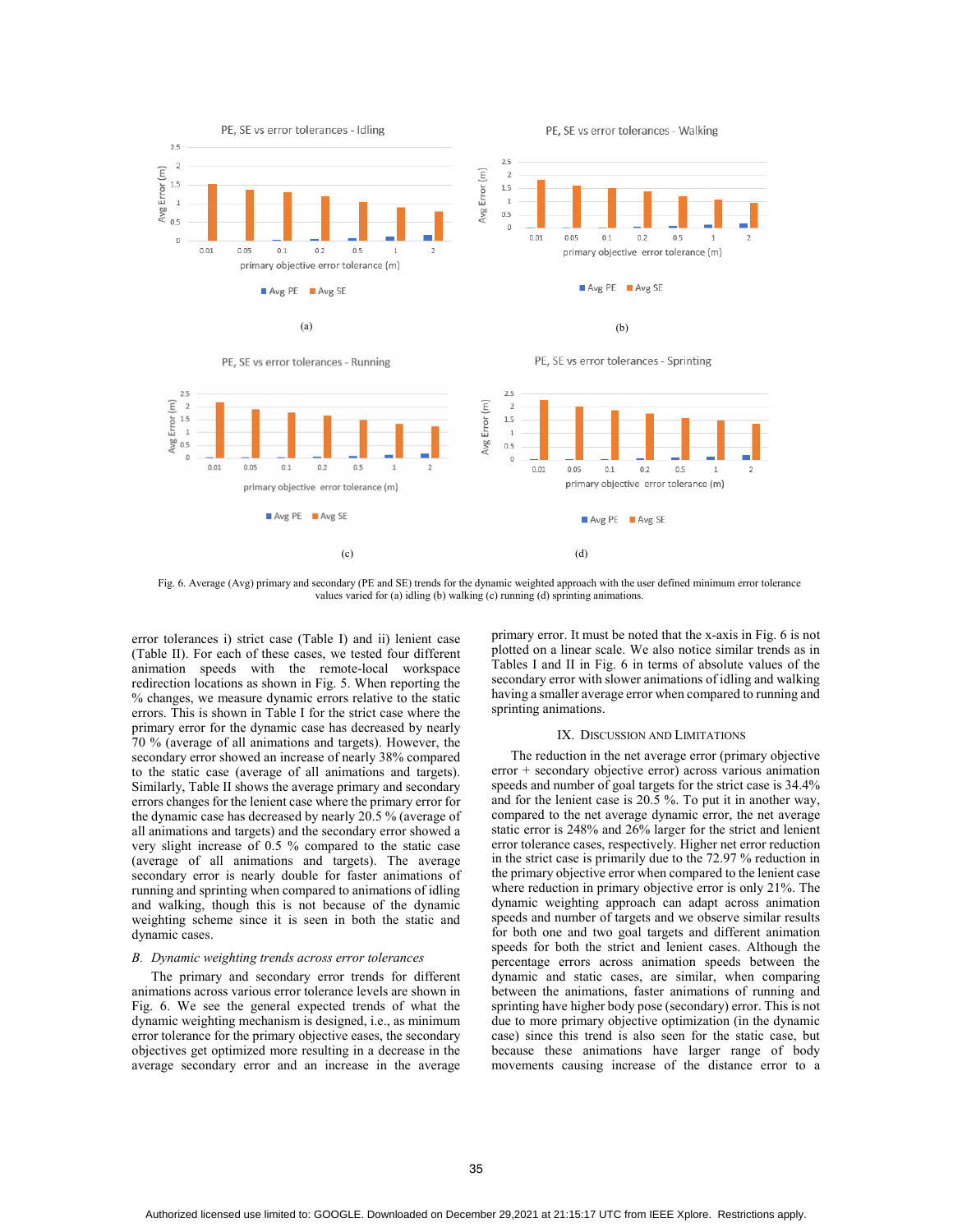particular target during redirection. This can also be seen in the average secondary errors in Fig. 6.

One limitation of the study is that we have tested with motion captured human actions, which are smooth and have clean body motions. When capturing body pose angles with off-the-shelf RGBD cameras many factors may cause the data to be jittery. These include tracking problems, variable frame rates, and packet dropping during remote-local communication. Another limitation of the dynamic approach is the added computing requirement when compared to the static approach since the weights are calculated for every frame according to the current joint and goal configurations. This is an important factor considering that real-time joint redirection itself is a computationally intensive process. One solution to ease the computing requirement would be to calculate the dynamic weights once for a larger interval of frames. Although this would reduce the MO performance, it would not be perceptible to humans if the frame interval is not too large. Finally, even though the presented optimization framework includes human joint constraints, we have not evaluated the perception of the redirection using dynamic weighting for its naturalness and realness.

# X. CONCLUSION AND FUTURE WORK

We presented a dynamic weight allocation approach for the MO problem of minimizing positional errors and preserving the pose of interactions in remote local MR/AR. The minimization of positional errors is considered as the primary objective in the optimization framework while pose preservation is the secondary objective. Prior work used a static method to distribute the weights among the primary and secondary objectives. These weights were set by the user on a trial and error basis. In our approach, the weighting is done dynamically considering the current joint and goal target configurations according to the minimum error tolerance which can be set by the user. We have tested our approach on motion captured human animations using different redirection positions, number of targets, and error tolerances. Our approach has shown a decrease in net average error ranging from 20.5% to 34.6 % when compared to the static approach. In the future, we plan to test the dynamic weighting approach on data collected when users are performing a task in mixed reality. We are also working on developing a framework to find optimal pose redirection for actions that also involve locomotion.

#### **REFERENCES**

- [1] Z. He, R. Du, and K. Perlin, "CollaboVR: A Reconfigurable Framework for Creative Collaboration in Virtual Reality," *Proc. - 2020 IEEE Int. Symp. Mix. Augment. Reality, ISMAR 2020*, pp. 542–554, 2020, doi: 10.1109/ISMAR50242.2020.00082.
- [2] D. Ungureanu *et al.*, "HoloLens 2 Research Mode as a Tool for Computer Vision Research," *arXiv Prepr. arXiv2008.11239*, 2020.
- [3] S.-E. Wei *et al.*, "Vr facial animation via multiview image translation," *ACM Trans. Graph.*, vol. 38, no. 4, pp. 1–16, 2019.
- [4] J. M. Amis and R. Greenwood, "Organisational change in a (post-) pandemic world: Rediscovering interests and values," *J. Manag. Stud.*, vol. 58, no. 2, pp. 582–586, 2021.
- [5] H. Joly, "Lead your team into a post-pandemic world," *Harvard Bus. Rev. https//hbr. org/2020/05/lead-your-team-into-a-post-pandemicworld*, 2020.
- [6] G. C. Kane, R. Nanda, A. Phillips, and J. Copulsky, "Redesigning the Post-Pandemic Workplace," *MIT Sloan Manag. Rev.*, vol. 62, no. 3, pp. 12–14, 2021.
- [7] B. Maturana, A. M. Salama, and A. McInneny, "Architecture, urbanism" and health in a post-pandemic virtual world," *Archnet-IJAR Int. J.*

*Archit. Res.*, 2021.

- [8] S. H. Mackenzie and J. Goodnow, "Adventure in the age of COVID-19: Embracing microadventures and locavism in a post-pandemic world," *Leis. Sci.*, vol. 43, no. 1–2, pp. 62–69, 2020.
- [9] J.-S. Lee and S.-H. Lee, "Automatic path generation for group dance performance using a genetic algorithm," *Multimed. Tools Appl.*, vol. 78, no. 6, pp. 7517–7541, 2019.
- [10] C. Beyan, V.-M. Katsageorgiou, and V. Murino, "Moving as a leader: Detecting emergent leadership in small groups using body pose," in *Proceedings of the 25th ACM international conference on Multimedia*, 2017, pp. 1425–1433.
- [11] B. Yoon, H. Il Kim, G. A. Lee, M. Billinqhurst, and W. Woo, "The effect of avatar appearance on social presence in an augmented reality remote collaboration," *26th IEEE Conf. Virtual Real. 3D User Interfaces, VR 2019 - Proc.*, pp. 547–556, 2019, doi: 10.1109/VR.2019.8797719.
- [12] H. Hung and D. Gatica-Perez, "Estimating cohesion in small groups using audio-visual nonverbal behavior," *IEEE Trans. Multimed.*, vol. 12, no. 6, pp. 563–575, 2010, doi: 10.1109/TMM.2010.2055233.
- [13] D. Sanchez-Cortes, O. Aran, M. S. Mast, and D. Gatica-Perez, "A nonverbal behavior approach to identify emergent leaders in small groups," *IEEE Trans. Multimed.*, vol. 14, no. 3 PART 2, pp. 816–832, 2012, doi: 10.1109/TMM.2011.2181941.
- [14] S. Starke, N. Hendrich, and J. Zhang, "Memetic Evolution for Generic Full-Body Inverse Kinematics in Robotics and Animation," *IEEE Trans. Evol. Comput.*, vol. 23, no. 3, pp. 406–420, 2019, doi: 10.1109/TEVC.2018.2867601.
- [15] C. Hoffmann, S. Büttner, M. Prilla, and K. Wundram, "Impact of augmented reality guidance for car repairs on novice users of AR: a field experiment on familiar and unfamiliar tasks," in *Proceedings of the Conference on Mensch und Computer*, 2020, pp. 279–289.
- [16] M. Norman, G. Lee, R. T. Smith, and M. Billinqhurs, "A mixed presence collaborative mixed reality system," *26th IEEE Conf. Virtual Real. 3D User Interfaces, VR 2019 - Proc.*, pp. 1106–1107, 2019, doi: 10.1109/VR.2019.8797966.
- [17] J. Young, T. Langlotz, M. Cook, S. Mills, and H. Regenbrecht, "Immersive Telepresence and Remote Collaboration using Mobile and Wearable Devices," *IEEE Trans. Vis. Comput. Graph.*, vol. 25, no. 5, pp. 1908–1918, 2019, doi: 10.1109/TVCG.2019.2898737.
- [18] D. Lindlbauer and A. D. Wilson, "Remixed reality: manipulating space and time in augmented reality," in *Proceedings of the 2018 CHI Conference on Human Factors in Computing Systems*, 2018, pp. 1–13.
- [19] J. Fan, A. Ullal, L. Beuscher, L. C. Mion, P. Newhouse, and N. Sarkar, "Field Testing of Ro-Tri, a Robot-Mediated Triadic Interaction for Older Adults," *Int. J. Soc. Robot.*, pp. 1–17, 2021.
- [20] J. Fan, L. C. Mion, L. Beuscher, A. Ullal, P. A. Newhouse, and N. Sarkar, "SAR-connect: a socially assistive robotic system to support activity and social engagement of older adults," *IEEE Trans. Robot.*, 2021.
- [21] K. Pfeuffer, M. J. Geiger, S. Prange, L. Mecke, D. Buschek, and F. Alt, "Behavioural biometrics in vr: Identifying people from body motion and relations in virtual reality," in *Proceedings of the 2019 CHI Conference on Human Factors in Computing Systems*, 2019, pp. 1–12.
- [22] T. Kim, A. Kachhara, and B. Maclntyre, "Redirected head gaze to support AR meetings distributed over heterogeneous environments," *Proc. - IEEE Virtual Real.*, vol. 2016-July, pp. 207–208, 2016, doi: 10.1109/VR.2016.7504726.
- [23] T. Piumsomboon, A. Dey, B. Ens, G. Lee, and M. Billinghurst, "CoVAR: Mixed-Platform Remote Collaborative Augmented and Virtual Realities System with Shared Collaboration Cues," *Adjun. Proc. 2017 IEEE Int. Symp. Mix. Augment. Reality, ISMAR-Adjunct 2017*, pp. 218–219, 2017, doi: 10.1109/ISMAR-Adjunct.2017.72.
- [24] R. Henrikson, T. Grossman, S. Trowbridge, D. Wigdor, and H. Benko, "Head-coupled kinematic template matching: A prediction model for ray pointing in vr," in *Proceedings of the 2020 CHI Conference on Human Factors in Computing Systems*, 2020, pp. 1–14.
- [25] K. Pfeuffer *et al.*, "ARtention: A design space for gaze-adaptive user interfaces in augmented reality," *Comput. Graph.*, vol. 95, pp. 1–12, 2021.
- [26] A. J. Cowell and K. M. Stanney, "Manipulation of non-verbal interaction style and demographic embodiment to increase anthropomorphic computer character credibility," *Int. J. Hum. Comput. Stud.*, vol. 62, no. 2, pp. 281–306, 2005, doi: 10.1016/j.ijhcs.2004.11.008.